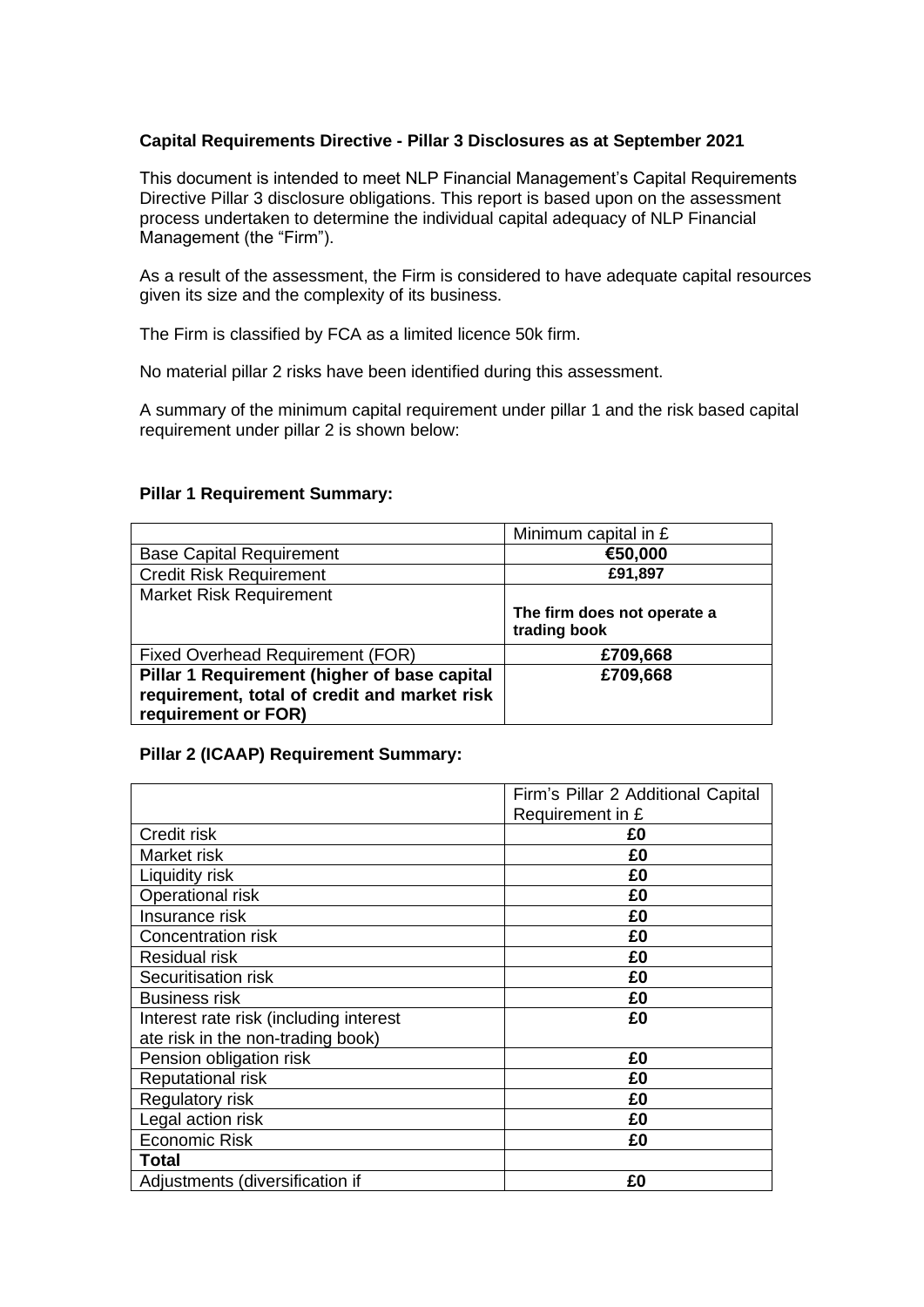| claimed etc)                               |    |
|--------------------------------------------|----|
| Additional capital to cover stress         | £Ο |
| Testing                                    |    |
| Pillar 2 (ICAAP) total capital requirement | £Ο |

## **Overall Financial Resources Requirement:**

| <b>Pillar 1 Requirement</b>       | £709,668   |
|-----------------------------------|------------|
| <b>Pillar 2 Total Requirement</b> | £Ο         |
| Total:                            | £709,668   |
| <b>Current capital available</b>  | £4,377,680 |
| <b>Surplus</b>                    | £3,668,012 |

Due to the Firm's size and nature of our activities the assessment has identified no additional risk based capital requirements under pillar 2. Stress testing has shown that unless there is an exceptional down turn in economic conditions the Firm will continue to be able to meet its pillar 2 financial resources requirement.

The Firm considers that it has a robust approach to risk management. Given the nature and scale of the Firm activities it is not surprising that no additional risks have been identified.

The Firm does not believe there is any exposure to credit risk other than as calculated in pillar 1 or market risk since the Firm does not offer credit and does not operate a trading book.

As a limited licence firm, we are exempt from the requirement to consider operational risk.

This document is to be reconsidered on an annual basis to ensure that it remains accurate and relevant to the Firm activities, associated risks and economic conditions.

### **Remuneration Code Disclosure**

Our Firm falls within the scope of Remuneration Code as a tier 4 firm. This means that we must disclose certain information about our remuneration policy and details in aggregate of the remuneration of Code Staff.

The information that must be disclosed is as follows:

- a) The process for determining remuneration policy
- b) The link between pay and performance (including the main performance metrics and the forms of remuneration)
- c) Aggregate quantitative remuneration data by business area
- d) Aggregate quantitative remuneration data broken down by reference to senior management and other staff whose actions have a material impact on the risk profile of the firm.

NLP Financial Management has two directors each of which fall under the remit of the Remuneration Code. The Firm does not employ any risk takers. Director remuneration is